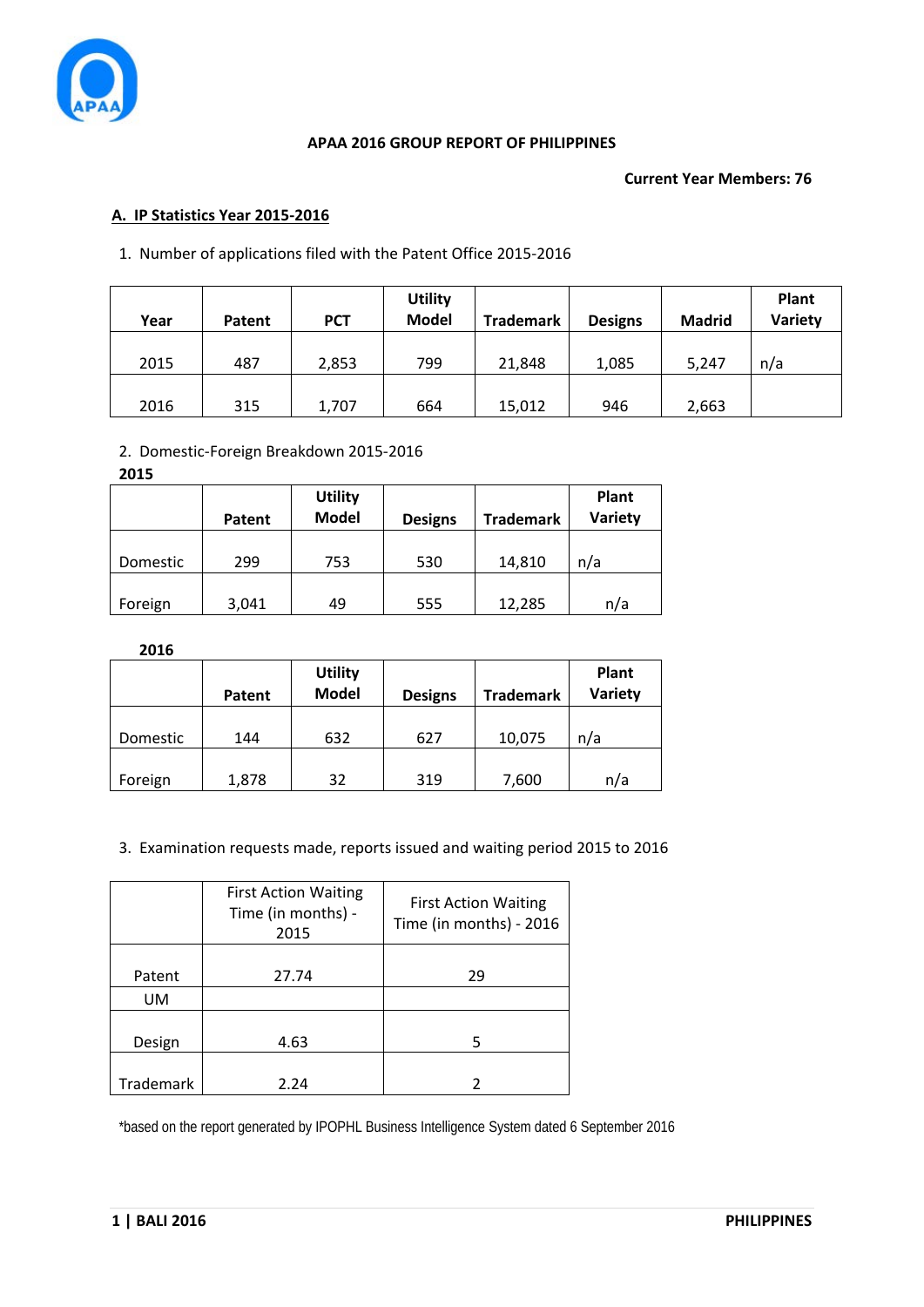

# **B. Legislative Changes and Policy Update**

# **1. PATENT**

## **1.1. Major Changes and implications**

No new law or amendment was enacted since year 2015.

### **1.2. Important Case Law**

In Intellectual Property Association of the Philippines v. Ochoa,<sup>[1](#page-1-0)</sup> the Supreme Court affirmed the validity and constitutionality of the President's ratification of the Protocol Relating to the Madrid Agreement Concerning the International Registration of Marks ("Madrid Protocol"). The Court also ruled that the Madrid Protocol is not in conflict with the Intellectual Property Code of the Philippines (IP Code).

Citing Commissioner of Customs v. Eastern Sea Trading<sup>[2](#page-1-1)</sup> (the "Eastern Sea Trading case"), the Court distinguished between treaties and international agreements, which require the Senate's concurrence, on one hand, and executive agreements, which may be validly entered into without the Senate's concurrence. International agreements involving political issues or changes of national policy and those involving international arrangements of a permanent character usually take the form of treaties. The concurrence of Congress is required by our fundamental law in the making of "treaties." Treaties are formal documents which require ratification with the approval of two thirds of the Senate.

But international agreements embodying *adjustments of detail* carrying out well-established national policies and traditions and those involving arrangements of a more or less *temporary* nature usually take the form of executive agreements, which become binding through executive action *without* the need of a vote by the Senate or by Congress.

The Eastern Sea Trading case cited a Columbia Law Review article which in turn cites US jurisprudence. The Court noted that the registration of trademarks and copyrights have been the subject of executive agreements entered into without the concurrence of the Senate. Some executive agreements have been concluded in conformity with the policies declared in the acts of Congress with respect to the general subject matter.

# **1.3. Practice Note/Update**

Memorandum Circular No. 15-001 issued by the Bureau of Patents modified the request forms for patent applications in relation to the submission of sequence listings in electronic format, specifically in Portable Document Format (PDF) with Optical Character Recognition (OCR) in respect of Office Order No. 14-196 series of 2014.

The changes to the forms include:

• *National Phase Entry Application Form and Divisional Application of a National Phase Entry Application Form*

<span id="page-1-1"></span><span id="page-1-0"></span><sup>&</sup>lt;sup>1</sup> G .R. No. 204605, July 19, 2016.<br><sup>2</sup> No. L-14279, October 31, 1961.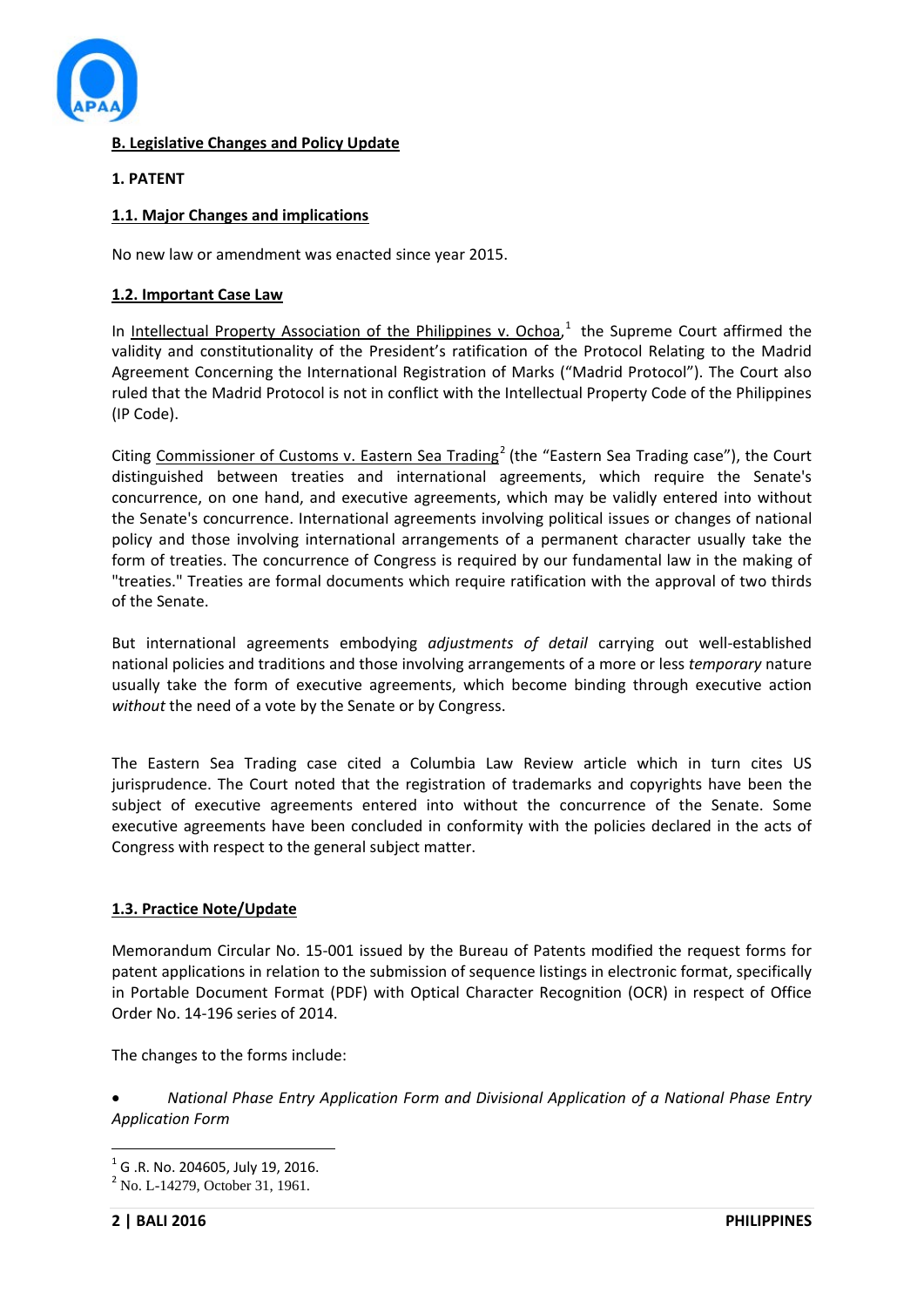

Splitting the Sequence Listing item in Box XI. Checklist into "Sequence Listing (paper)" and "Sequence Listing (PDF OCR)," each accompanied by check boxes

- o Addition of "Physical data carrier containing the Sequence Listing in PDF OCR" in Box XIII. Other Document(s)/Item(s) Included
- *Request for Grant of a Philippine Patent and Request for the Registration of a Utility Model*
	- o Addition of "Sequence Listing (paper)" and "Sequence Listing (PDF OCR)" in Box No. VII. Checklist, each accompanied by check boxes
	- o Addition of "Physical data carrier containing the Sequence Listing in PDF OCR" in the box referring to items accompanying the application.

The changes shall identify whether the Sequence Listings are submitted in paper or PDF OCR for the proper assessment of fees. The same also serves as the applicant's declaration that the Sequence Listings submitted in electronic format are in PDF OCR.

Revenue Memorandum Order (RMO) No. 27-2016 issued by the Bureau of Internal Revenue (BIR) provides the procedure for claiming tax treaty benefits for dividend, interest, and royalty income of non-resident income earners. This RMO applies to royalties derived from patent licensing

In lieu of the mandatory tax treaty relief applications (TTRA), preferential treaty rates for dividends, interests and royalties are granted outright by withholding final taxes at applicable treaty rates. In the event of future audit investigation, withholding agents should keep supporting documentary substantiation to support the claim for preferential treaty rates. For royalties, documentary support includes the original or certified true copy of the notarized Royalty Agreement, Technology Transfer Agreement, or Licensing Agreement, and when applicable, a certified copy of the Intellectual Property Office (IPO) registration.

# **2. DESIGN**

# **2.1. Major Changes and implications**

No major changes and implications.

#### **2.2. Important Case Law**

No important case law.

# **2.3. Practice Note/Update**

The WIPO will conduct a pilot study on the use of Industrial Design in three Southeast Asian countries, namely Indonesia, Philippines and Thailand. These countries have posted the highest number of iD filings in the region. The Study aims to better understand the motivation behind securing industrial design rights and how this intellectual property instrument is being used in a dynamic business setting such as the Philippines.

As of date, the Philippines has not acceded to the Hague System but is expected to do so in 2018.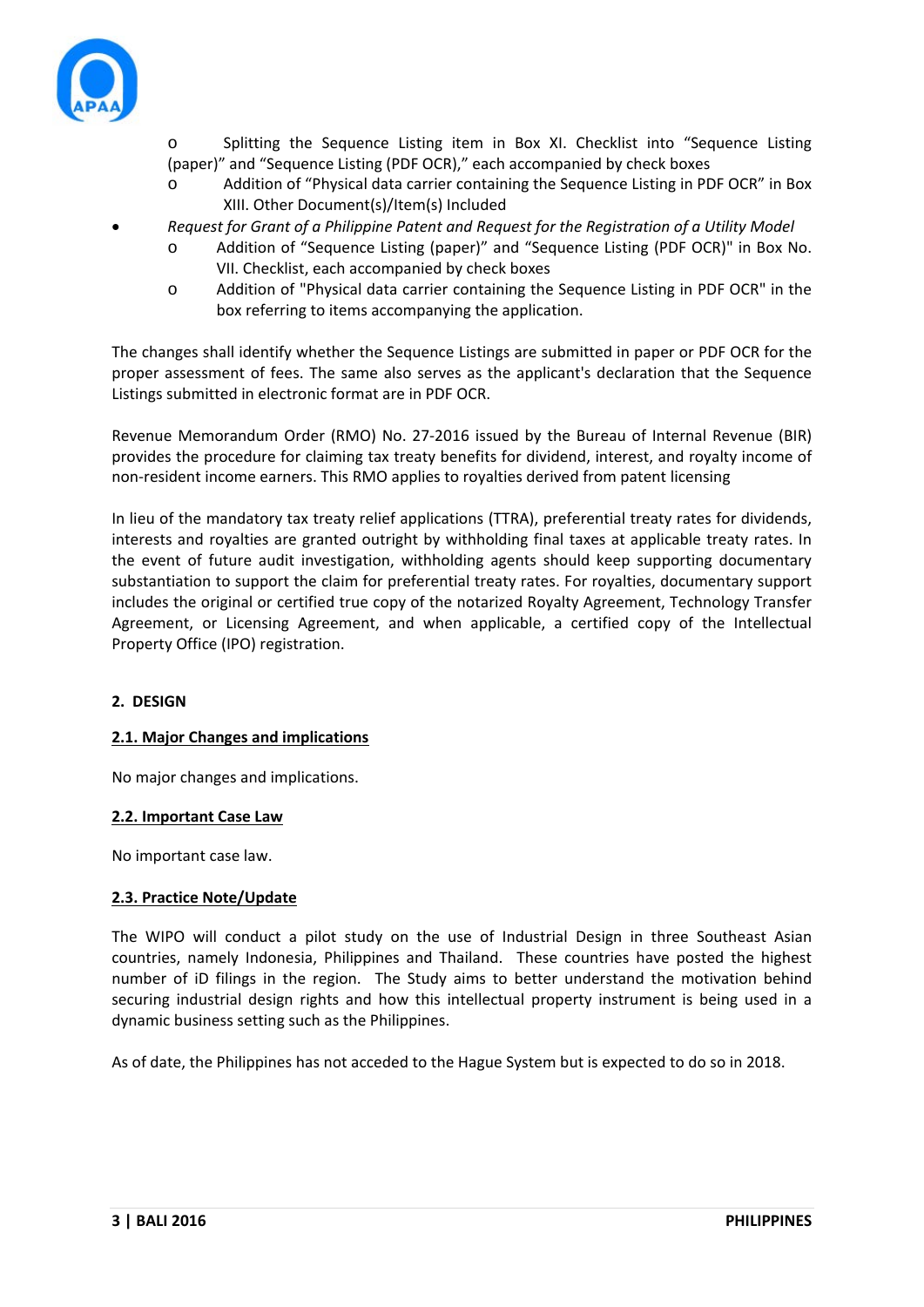

## **3. Trade Mark**

### **3.1. Major Changes and implications**

• Memorandum Circular No. 16-007: Revised Rules and Regulations on Inter Partes Proceedings

MC No. 16-007 took effect on 29 July 2016. Said Memorandum amended certain aspects of the procedures of Inter Partes cases. The salient provisions of which are the following;

a. **Rule 2. Section 5.** *Modes of Service, enumerates the acceptable manners by which* Copies of decisions, resolutions, final and interlocutory orders, notices, summons and other processes shall be delivered to the parties, i.e. via personal service, registered mail, courier service and other similar means as the Director General may deem appropriate.

It also identifies to whom such service shall be made:

- (i) to a party's legal counsel of record; or
- (ii) to the party's representative of record, if such party has no legal counsel; or
- (iii) if a party has no legal counsel or representative on record, to the address of a party as appearing in its pleadings or indicated in other relevant record of the IPOPHL.

b. Rule 2, Section 6 now grants the Hearing/Adjudication Officers authority to **issue and sign decisions and final orders,** a power that previously devolved upon the Director, (or the Committee of Three in petitions to cancel patents).

c. Rule 2, Section 7: For purposes of filing an opposition to a trademark application, the authentication of documents may be secured after the filing of the case provided that the execution of the same are done prior to such filing and provided further, that the authentication must be submitted before the issuance of the order of default or conduct of the preliminary conference under the Rules."

d. Rule 2 Section 9 extends the maximum period to file a Verified Answer from a total of ninety (90) days, under the previous rules, **to one hundred and twenty (120) days**, provided that the proper motion citing meritorious grounds is flied and applicable fees are paid.

e. A new **Section 13 in Rule 2** is added, to read: "Section 13. Delay in the Filing of Pleading/Compliance. - In resolving issues involving delays in the parties' filing of pleadings and compliance to orders, the Bureau shall take into account allegations of fraud, accident, mistake and excusable negligence.

f. Rule 2, Section 13 is renumbered as Rule 2, Section 14, and is amended to read:

"Section 14. Raffle of Cases; Preliminary conference.- (a) If the respondent is in default, or if the case is not resolved or dismissed through ADR, the Director/Assistant Director shall raffle the case to the Hearing/Adjudication Officers.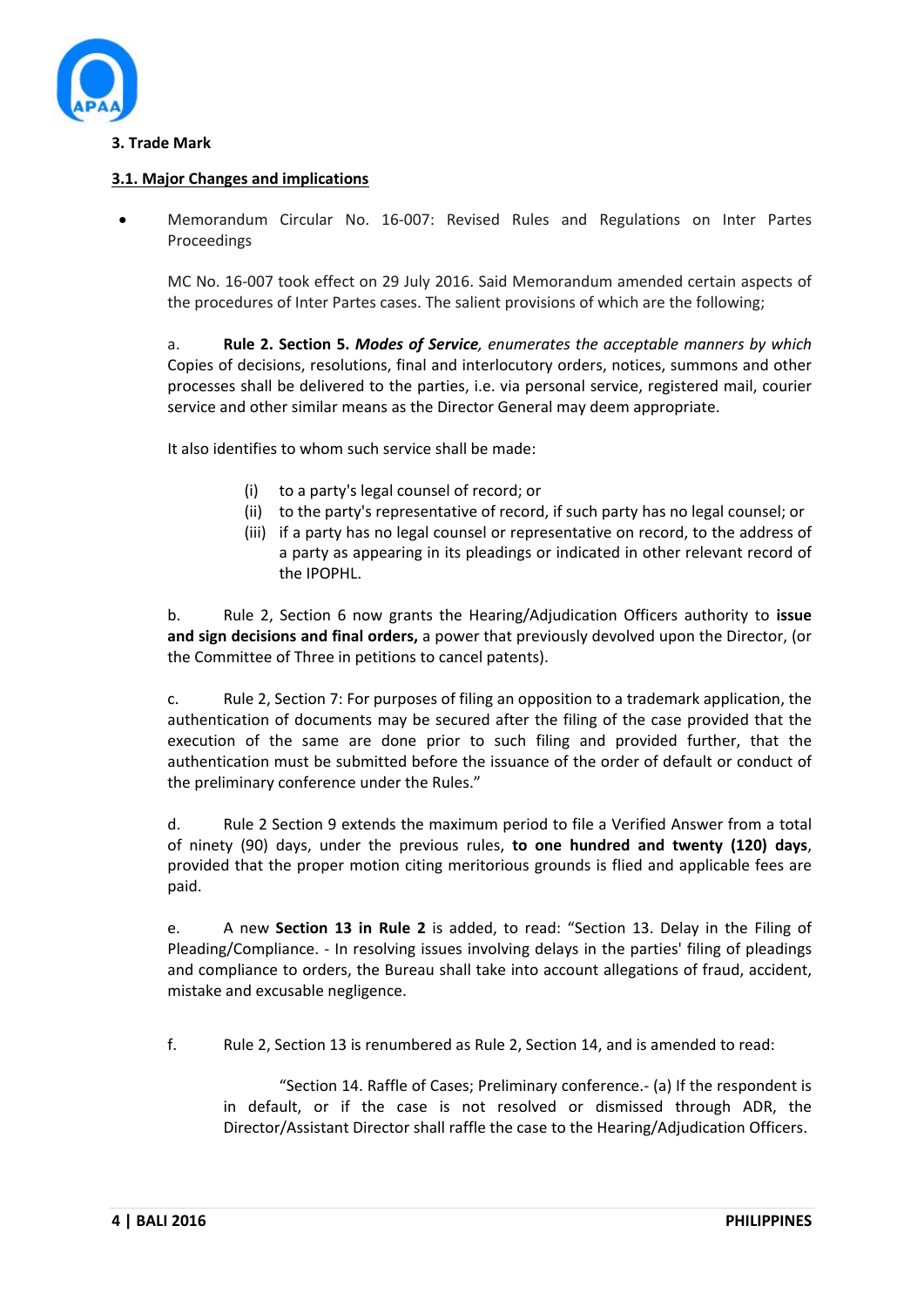

(b) If the respondent is in default, the Hearing/Adjudication Officer shall, immediately after receiving the records of the case, issue the order of default and shall require in the said order the opposer or petitioner to submit or present within ten (10) days from receipt thereof the originals and/or certified copies of the affidavits, documentary evidence and object evidence, if necessary. The case shall be decided on the basis of the petition or opposition, the affidavits of the witnesses and the documentary or object evidence submitted by the petitioner or opposer.

(c) If the case was referred to but was not resolved or dismissed through ADR, the Hearing/Adjudication Officer shall, immediately after receiving the records of the case, issue an order setting the conduct of the preliminary conference for the purpose of facilitating the resolution of the case through stipulations, clarifications and simplification of issues, and the submission and/or presentation of the original or certified true copies of affidavits, documents, and other evidence if necessary. The parties themselves are required to appear during the preliminary conference. The presence, however, of a party during the preliminary conference may be dispensed with if said party is represented by counsel who must present and submit duly executed and appropriate power of attorney and other documents or proof of authority to represent a party and make admissions and/or to accept compromise proposals.

Upon the termination of the preliminary conference, the Hearing/Adjudication Officer shall issue an order in open court, requiring the parties to submit their respective position papers within 10 days from the issuance of the order in open court. The order shall be included in the minutes of the preliminary conference and shall form part of the records of the case.

The position papers shall take up only those matters and issues covered or alleged in the petition or opposition and the Answer, the supporting evidence, and those determined during the preliminary conference. No new matters or issues shall be raised or included in the position papers. A party who fails to attend the preliminary conference or represented by a counselor any other person without the necessary power of attorney or appropriate corporate authorization shall be deemed to have waived the right to submit position papers."

- g. Rule 2, Section 16 specifies that the Hearing/Adjudication Officers must issue the decisions or final orders within 60 days from date the case is deemed submitted for decision.
- h. Section 2. *Period to file opposition.* A similar extension has been provided for the maximum period to file a Verified Notice of Opposition from a total of ninety (90) days, under the previous rules, to one hundred and twenty (120) days, provided that the proper motion citing meritorious grounds is flied and applicable fees are paid.
- i. The procedure for appealing a decision in an Inter Partes case has been amended under Rule 9, Section 2.

Within ten (10) days after receipt of the decision or final order, a Party may file an appeal **to the Director** together with the payment of the applicable fees.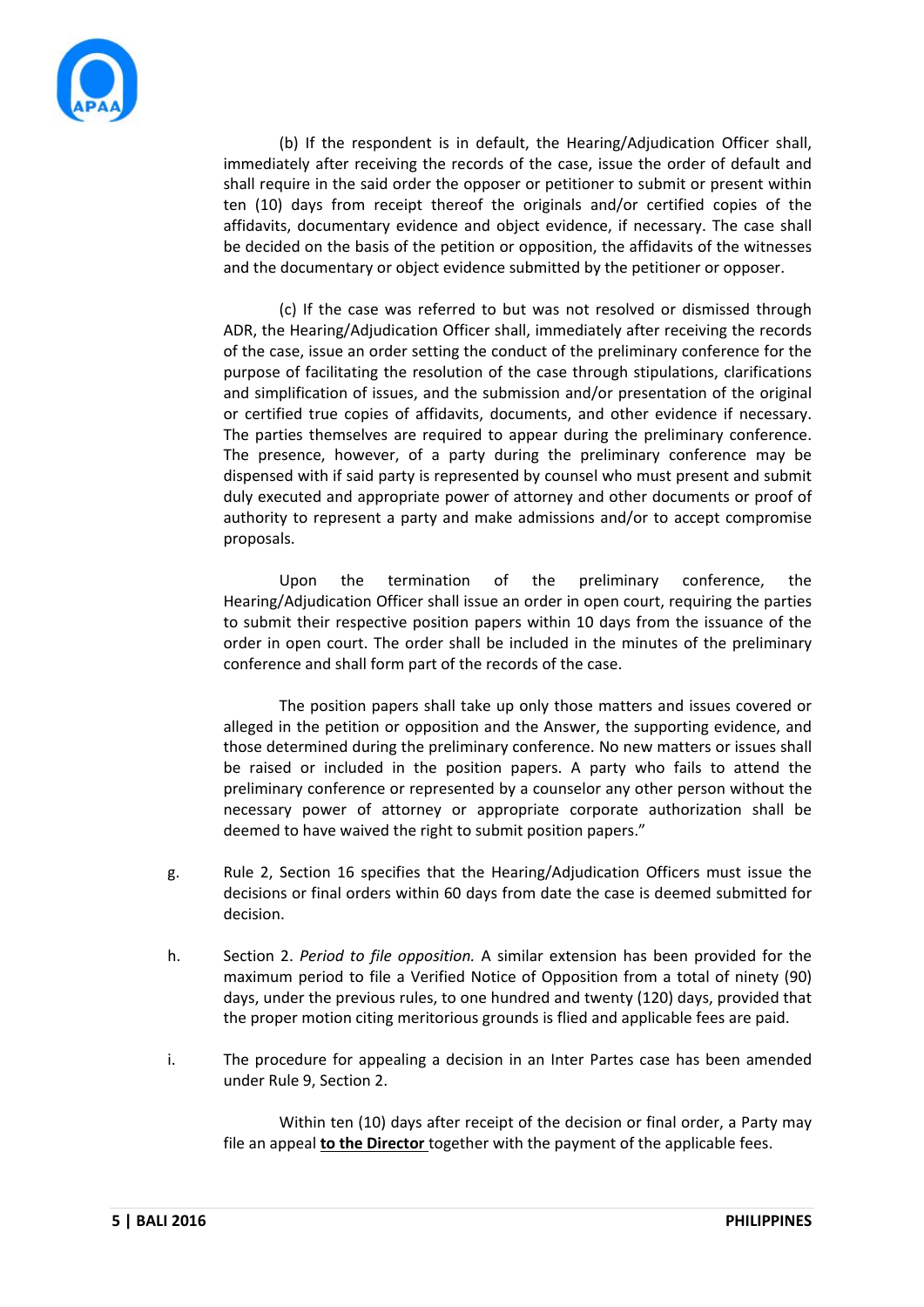

After receipt of the appeal, the Director shall issue an order for the adverse party to file comment within a non-extendible period of ten (10) days. The Director shall decide on the appeal within thirty (30) days from the lapse of the period for the filing of a comment.

Within thirty (30) days after receipt of the decision by the Director, a party may file an appeal **to the Director General**.

(b) If a party refuses to receive a copy of the decision, final order or resolution or has moved out of the address it indicated in the pleadings or other records in the Bureau and/or IPOPHL, **the Bureau shall post the decision, final order or resolution in the IPOPHL website**. Within ten (10) days after posting the decision or final order in the IPOPHL website, the party concerned may file together with the payment of the applicable fees, the appropriate appeal.

## **3.2. Important Case Law**

## a. *3.2.1.* **UFC PHILIPPINES, INC. (now merged with NUTRI-ASIA, INC., with NUTRI-ASIA, INC. as the surviving entity),** v. **BARRIO FIESTA MANUFACTURING CORPORATION (G.R. No. 198889 January 20, 2016)**

Barrio Fiesta filed an application for the mark "Papa Boy & Device" for its lechon sauce in 2002. The brand is derived from the nickname of Bonifacio E. Ongpauco, Jr., one of Barrio Fiesta's incorporators. Nutri[-Asia,](http://www.ibtimes.ph/sm-prime-plans-fewer-mall-openings-year-gears-mall-asia-expansion-1354854) which merged with UFC, Nutri-Asia opposed the application, contending that "Papa Boy & Device" is confusingly similar with its own "Papa" marks, considering that its ketchup product and Barrio Fiesta's lechon sauce product are related articles that fall under the same Class 30. UFC trademarked the "PAPA" mark, first used in 1954 from the surname of Neri Papa, the original owner of the brand.

IPO ruled in favor of the respondent. The Court of Appeals, utilizing the holistic test, reversed the IPO's ruling.

The Supreme Court, ascribing to the dominancy test, ruled that a scrutiny of the competing marks would show that the IPO correctly found the word "Papa" as the dominant feature of petitioner's mark "Papa Ketsarap." Contrary to respondent's contention, "Ketsarap" cannot be the dominant feature of the mark as it is merely descriptive of the product. Furthermore, it is the UFC's "Papa" mark that has been in commercial use for decades and has established awareness and goodwill among consumers.

The SC agreed that "Papa Boy & Device" cannot be registered because this mark is related to a product, lechon sauce, an everyday all-purpose condiment and sauce, that is not subjected to great scrutiny and care by the casual purchaser, who knows from regular visits to the grocery store under what aisle to find it, in which bottle it is contained, and approximately how much it costs. Since petitioner's product, catsup, is also a household product found on the same grocery aisle, in similar packaging, the public could think that petitioner had expanded its product mix to include lechon sauce, and that the "Papa Boy" lechon sauce is now part of the "Papa" family of sauces.

Furthermore, the SC said that if "Papa Boy & Device" is allowed registration, confusion of business may set in, and petitioner's hard-earned goodwill may be associated to the newer product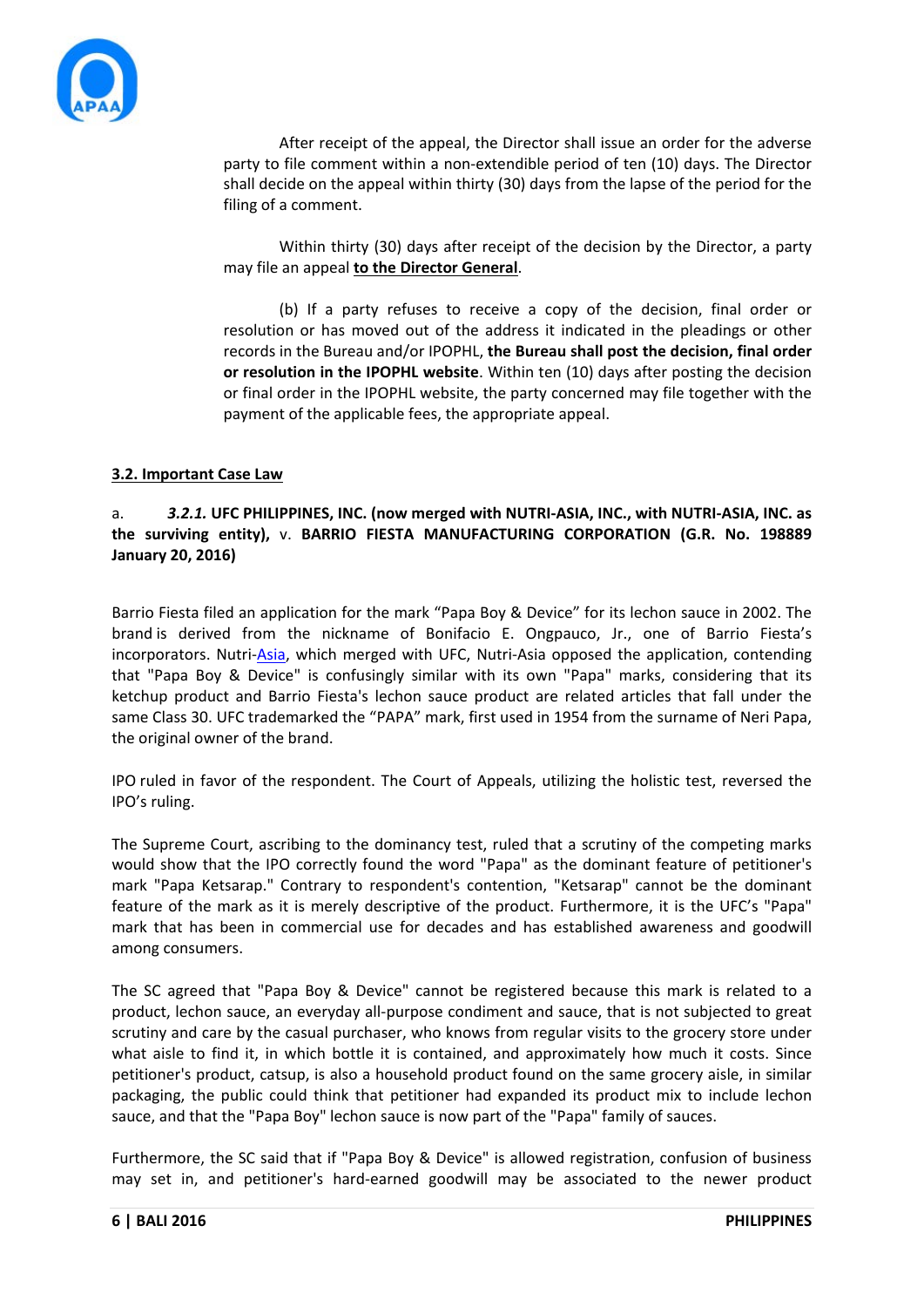

introduced by respondent, all because of the use of the dominant feature of petitioner's mark on respondent's mark, which is the word "Papa.

The SC likewise ruled that the CA erred in finding that "Papa," being a common term of endearment for one's father, is a word over which petitioner could not claim exclusive use and ownership. The Merriam-Webster dictionary defines "Papa" simply as "a person's father." True, a person's father has no logical connection with catsup products, and that precisely makes "Papa" as an arbitrary mark capable of being registered, as it is distinctive, coming from a family name that started the brand several decades ago.

# *3.2.2.* **INTELLECTUAL PROPERTY OFFICE OF THE PHILIPPINES v. HON. PAQUITO OCHOA (G.R. No. 204605 July 19, 2016)**

The IPAP (Intellectual Property Association of the Philippines) challenged the determination made by the Department of Foreign Affairs (DFA) Secretary that the Madrid Protocol was an executive agreement which only required ratification by the President. It argued that the Protocol was a treaty that required the concurrence of the Senate. Alternatively, IPAP argued that even if accession is declared constitutional, the Protocol's implementation was unconstitutional because it conflicts with Section 125 of Republic Act No. 8293, or the Intellectual Property Code of the Philippines (IP Code), which requires that foreign trademark owners seeking protection of their trademarks in the Philippines must file their applications with the IPO through a resident agent.

Upholding the constitutionality of President's ratification of the *Madrid Protocol,* the Supreme Court held that the Protocol is an executive agreement that does not require the concurrence of the Senate. The Court further held that "there is no conflict between the *Madrid Protocol* and the IP Code", as "[t]he method of registration through the IPOPHL, as laid down by the IP Code, is distinct and separate from the method of registration through the WIPO, as set in the *Madrid Protocol*."

# *3.2.3.* **GSIS FAMILY BANK - THRIFT BANK [FORMERLY COMSAVINGS BANK, INC.]**, *v.* **BPI FAMILY BANK**, **(G.R. No. 175278, September 23, 2015)**

GSIS Family Bank, formerly Comsavings Bank Inc., sought the Securities and Exchange Commission (SEC) approval to change its corporate name to "GSIS Family Bank, a Thrift Bank" to improve its marketability to the public. It likewise applied with the Department of Trade and Industry (DTI) and Bangko Sentral ng Pilpinas (BSP) for authority to use its business name. The DTI and the BSP approved the applications. Respondent BPI Family Bank was a product of the merger between the Family Bank and Trust Company and the Bank of the Philippine Islands. Since its incorporation, it has been commonly known as "Family Bank". BPI petitioned the SEC to disallow or prevent the registration of the name "GSIS Family Bank" or any other corporate name with the words "Family Bank" in it. BPI alleged among others that through the years, it has been known as "BPI Family Bank" or simply "Family Bank" both locally and internationally. As such, it has acquired a reputation and goodwill under the name, not only with clients here and abroad, but also with correspondent and competitor banks, and the public in general.

The SC ruled that there is a confusing similarity between the two names. The only words that distinguish the two are "BPI", "GSIS", and "Thrift". The first two words are merely the acronyms of the proper names by which the two corporations identify themselves; and the third word simply describes the classification of the bank. The overriding consideration was determining whether a person, using ordinary care, might be misled that the goods or business of one corporation are the same or substantially the same to that of another corporation.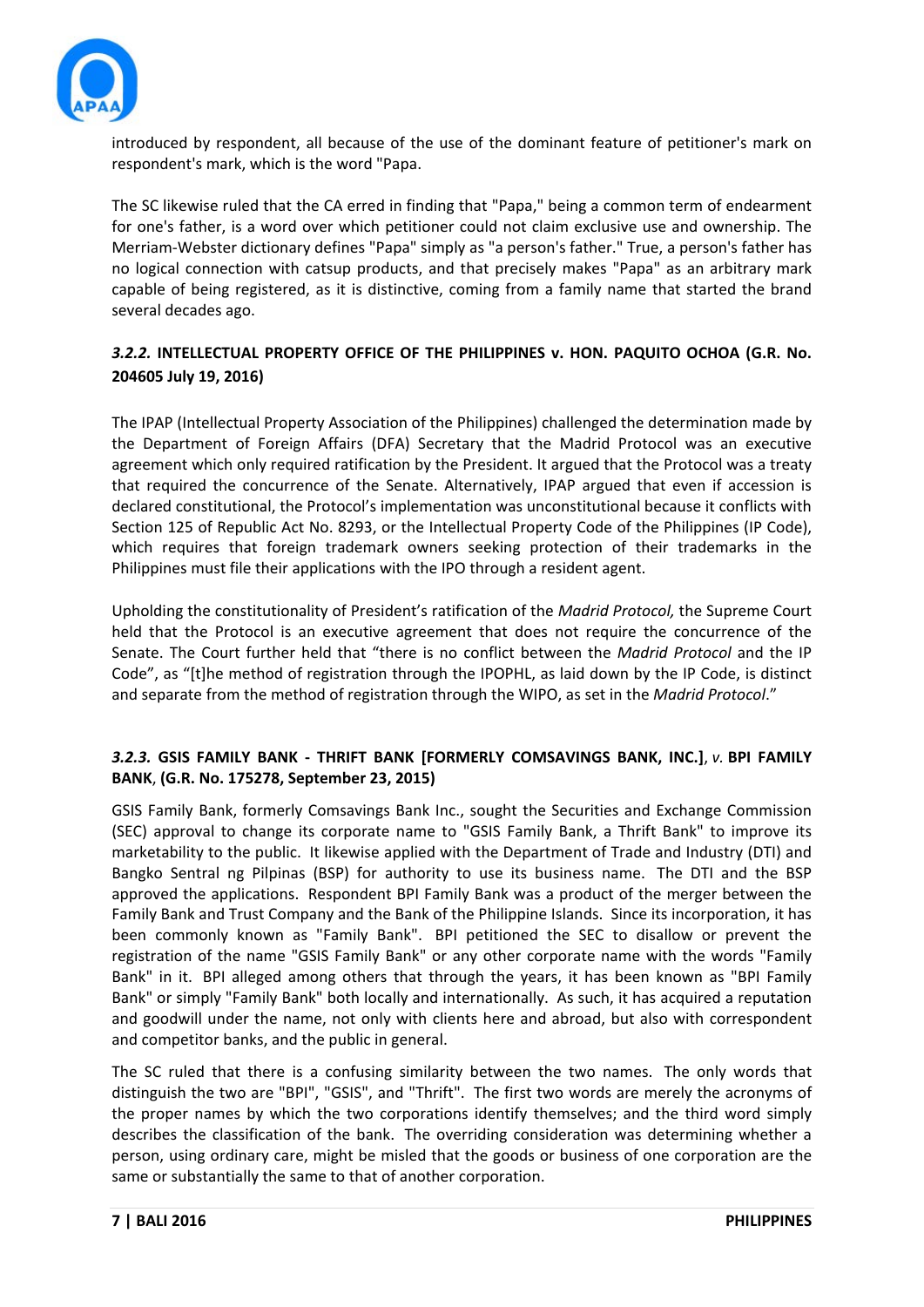

The word "family" is not a generic mark which cannot be exclusively appropriated. The word "family" cannot be separated from the word "bank". This coined phrase, neither being generic nor descriptive, is merely suggestive and may properly be regarded as arbitrary. Arbitrary marks are "words or phrases used as a mark that appear to be random in the context of its use. They are generally considered to be easily remembered because of their arbitrariness. They are original and unexpected in relation to the products they endorse, thus, becoming themselves distinctive". Suggestive marks, on the other hand, "are marks which merely suggest some quality or ingredient of goods. The strength of the suggestive marks lies on how the public perceives the word in relation to the product or service". By definition, there can be no expected relation between the word "family" and the banking business of respondent. Rather, the words suggest that respondent's bank is where family savings should be deposited.

# **3.3. Practice Note/Update**

#### • **IPOPHL Launches New Electronic Filing System**

The Intellectual Property Office of the Philippines (IPOPHL) launched its new electronic filing system known as the IPOPHL TM eFile as part of the World IP Day Celebrations, which started on 23 April 2016.

The IPOPHL eTMfile allows the online filing of new trademark applications 24/7 and is linked to three different payment channels. With IPOPHL eTMfile, applicants and IP agents need not go to the IPOPHL to file trademark applications.

IPOPHL eTMfileis one of the new initiatives to modernize the eServices for use by IPOPHL stakeholders.

The IPOPHL eTMfile is linked to two other tools—ASEAN TMclass, which makes the classification of goods and services much easier, and National IPOPHL TMview, allowing the generation of preliminary search reports that applicants may use as reference prior to filing. IPOPHL eTMfile also has another new feature which makes possible the submission of documents, such as the special power of attorney, request for priority examination, declaration of actual use, together with the online application.

#### **4. Copyright**

#### **4.1. Major Changes and implications**

There are no significant changes in the legislative and procedural landscape of copyright protection and enforcement in the Philippines. However, from 2015 to 2016, the Supreme Court of the Philippines promulgated certain notable decisions involving copyright enforcement cases, thereby enriching the field of copyright law.

#### **4.2. Important Case Law**

**4.2.1.** In *Rappler, Inc. v. Bautista,[3](#page-7-0)* the Supreme Court ruled that the online streaming of the "Presidential Debates" organized and produced by private media networks does not constitute copyright infringement, and is allowed under Section 184 of Republic Act No. 8293 ("Philippine IP

**.** 

<span id="page-7-0"></span><sup>3</sup> G.R. No. 222702, 5 April 2016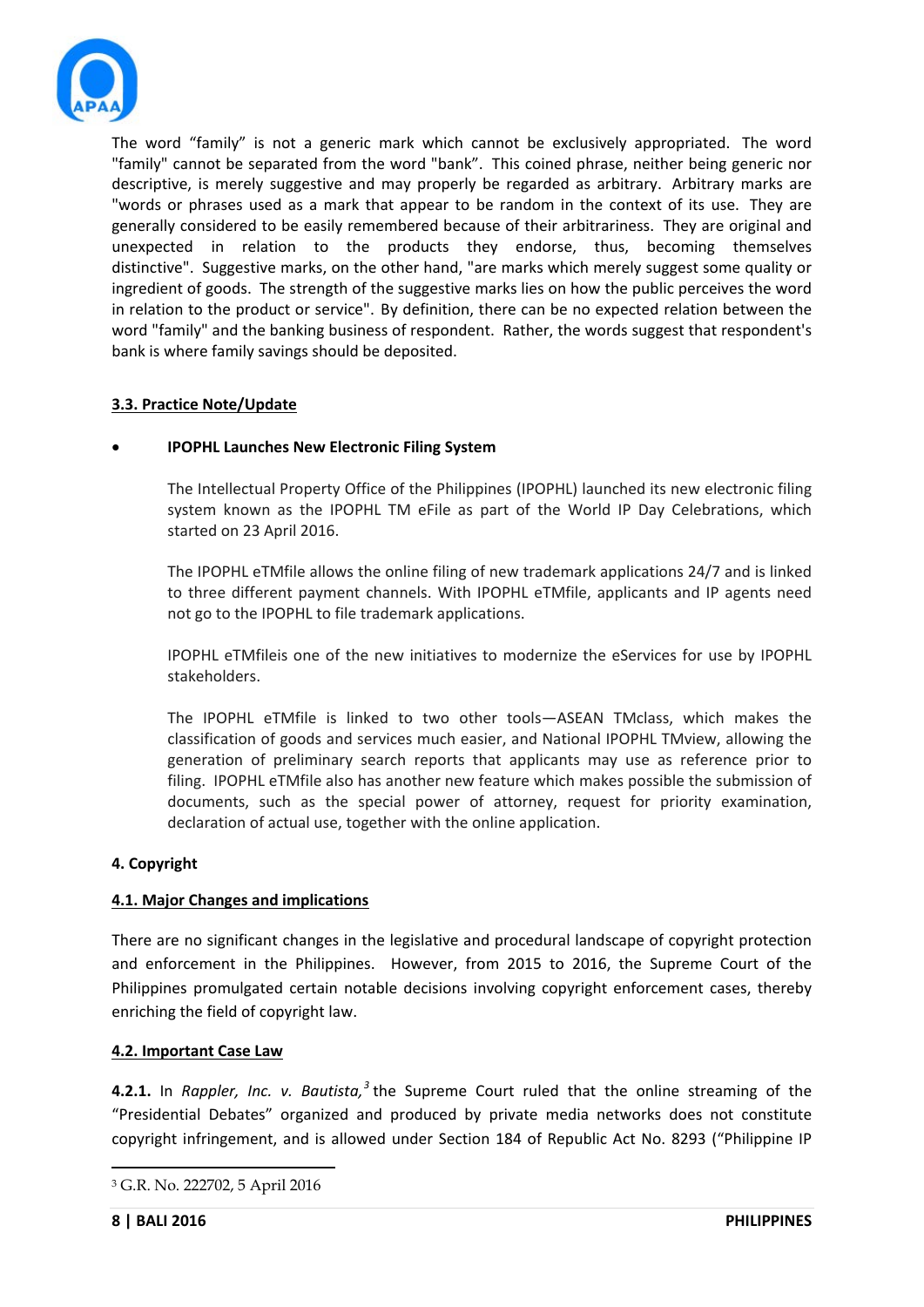

Code"). *Rappler* involved a petition for *certiorari* and prohibition filed by the online media company Rappler, Inc. against the Chairman of the Commission on Elections ("COMELEC"), seeking to nullify a contractual provision in the Memorandum of Agreement ("MOA") signed by COMELEC and nine (9) media networks, including the petitioner, for the conduct of televised debates among the presidential and vice-presidential candidates during the recently concluded 2016 Philippine national elections. A provision in the MOA limited the online streaming of said debates only on the respective web sites and social media sites of the "Lead networks", i.e., the media companies which produced the debates, thereby preventing Rappler from streaming it on its website. The Supreme Court partially granted the petition, and held that as long as the copyright limitations imposed under Section 184.1 (c) of the Philippine IP Code are complied with, the information  $-$  in this case the live audio of the debates — will form part of the public domain, and the press may freely disseminate or reproduce said live audio. Under Section 184.1 (c) of the Philippine IP Code, the reproduction or communication to the public thru online streaming of a copyrighted content is allowed, as long as (1) such communication is for information purposes only; (2) the copyrighted material was not expressly reserved by the copyright holder (in this case, the Lead Networks); and (3) the source is clearly indicated.

**[4](#page-8-0).2.2.** In *Olaño v. Lim Eng Co*,<sup>4</sup> the Supreme Court reiterated the rule that copyright protection covers only the expression of an idea, but not the idea itself, or the art disclosed. Moreover, a "useful article" (defined as an article "having an intrinsic utilitarian function that is not merely to portray the appearance of the article or to convey information") is, as a rule, *excluded* from copyright eligibility. The only instance when a useful article may be the subject of copyright protection is when "it incorporates a design element that is physically or conceptually separable from the underlying product." This means that the utilitarian article "should be able to function without the design element. In such an instance, the design element is eligible for copyright protection." Thus, the Supreme Court ruled that the hatch doors subject of this case, being an object of utility with no design elements that are physically and conceptually separable, independent and distinguishable from the hatch door itself, is not the proper subject of copyright. Hence no copyright infringement is committed by the petitioners in manufacturing similar hatch doors.

**4.2.3.** In *Microsoft Corp. v. Manansala,[5](#page-8-1)* the Supreme Court struck down a Court of Appeals decision which held that the legislative intent behind Presidential Decree No. 49<sup>[6](#page-8-2)</sup> was to require that the computer programs be first "photographed, photo-engraved, or pictorially illustrated" as a condition for the commission of copyright infringement. The Supreme Court clarified that the mere sale of the illicit copies of the software programs was enough by itself to commit copyright infringement, and to establish probable cause for purposes of criminal prosecution for copyright infringement.

**.** 

<span id="page-8-0"></span><sup>4</sup> G.R. No. 195835, 14 March 2016

<span id="page-8-1"></span><sup>5</sup> G.R. No. 166391, 21 October 2015

<span id="page-8-2"></span><sup>6</sup> The old Copyright Law in force prior to the effectivity of the Philippine IP Code.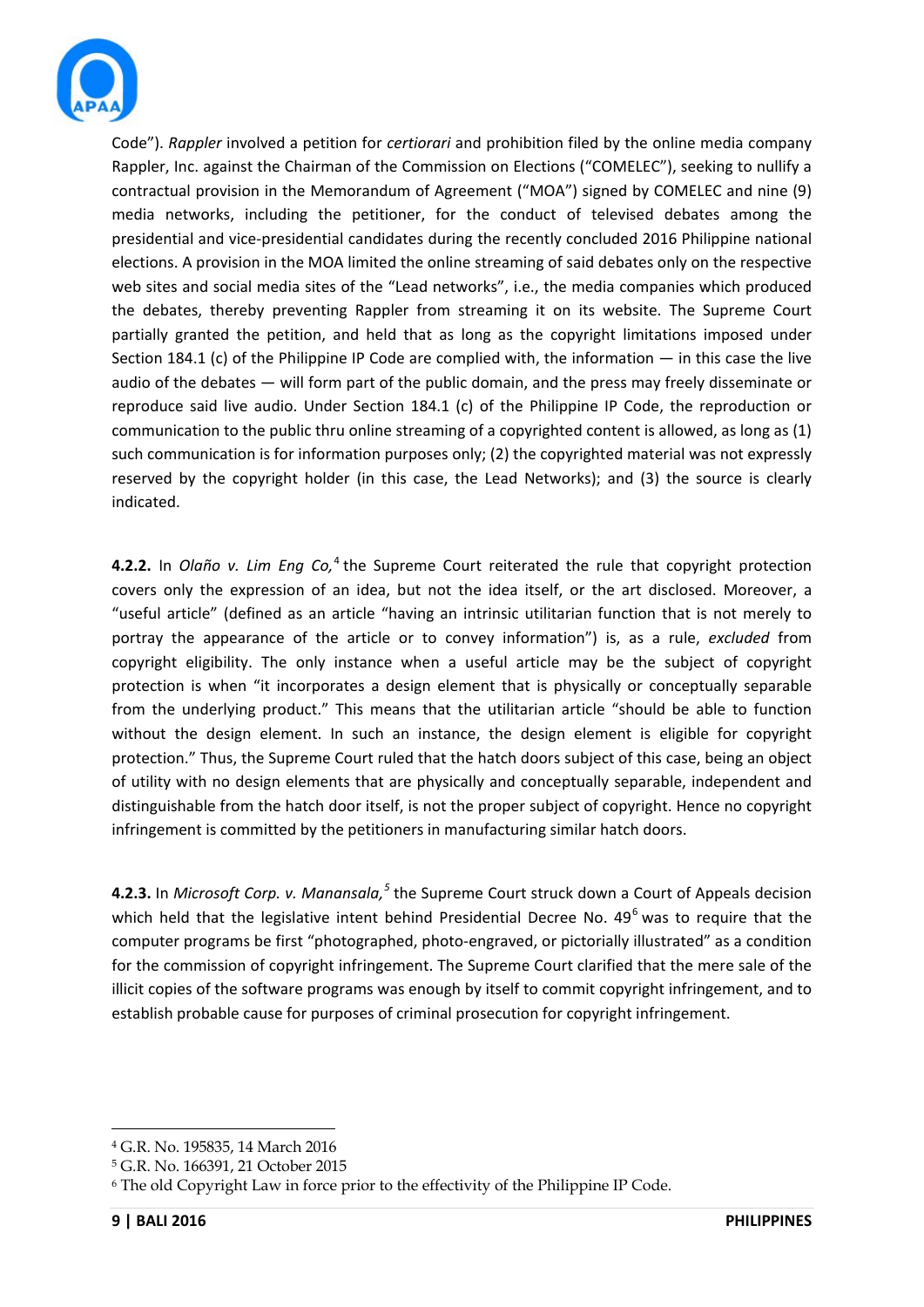

**4.2.4.** In *ABSCBN Corp. v. Gozon,*[7](#page-9-0) a petition for *certiorari* from a decision of the Court of Appeals sustaining the withdrawal of criminal charges for copyright infringement against the respondents, the Supreme Court clarified important concepts on copyrightable material in relation to live rebroadcast of news stories, as well as whether criminal prosecution for infringement of copyrightable material can be negated by the defense of good faith. In this case, the Supreme Court ruled that *news footage* is copyrightable material. While it is true that under Section 175 of the Philippine IP Code, "news of the day and other miscellaneous facts having the character of mere items of press information" are considered unprotected subject matter, the *expression* of such news of the day, particularly when it underwent a creative process, is entitled to protection. Thus, news, or the event itself is not copyrightable. But an event that is captured and presented in a specific medium, e.g., a television news footage, is an *expression* of the news which involves "creative process and originality" (thru use of framing shots, images, graphics, and sound effects), and hence copyrightable. Since the petitioner is the owner of the news footage—a copyrightable material—and since it was not disputed that the respondents used such news footage without the former's consent, there exists probable cause to indict them for copyright infringement.

The Supreme Court likewise clarified that "infringement under the Intellectual Property Code is *malum prohibitum*", and criminal intent is completely immaterial for purposes of prosecution. Said the Supreme Court, "[u]nlike other jurisdictions that require intent for a criminal prosecution of copyright infringement, the Philippines does not statutorily support good faith as a defense." Thus, one does not need to know that he or she is copying a copyrighted work without consent of the owner in order to violate copyright law.

# **4.3. Practice Note/Update**

None

# **C. Proposed Legislative Changes**

None at the moment.

# **D. Others (Geographical Indications/Plant Variety/etc)**

# *Anti-Counterfeiting*

There are no changes to Philippine law or on relative practices or procedures on anti-counterfeiting.

# **E. Special Event organized by Recognized Group**

The 2016 annual general membership meeting of the Intellectual Property Association of the Philippines (IPAP), Philippine Recognized Group of the APAA, was held on 28 January 2016 at the SyCipLaw Center. At the annual meeting, the President reported the representatives to the Standing

**.** 

<span id="page-9-0"></span><sup>7</sup> G.R. No. 195956, 11 March 2015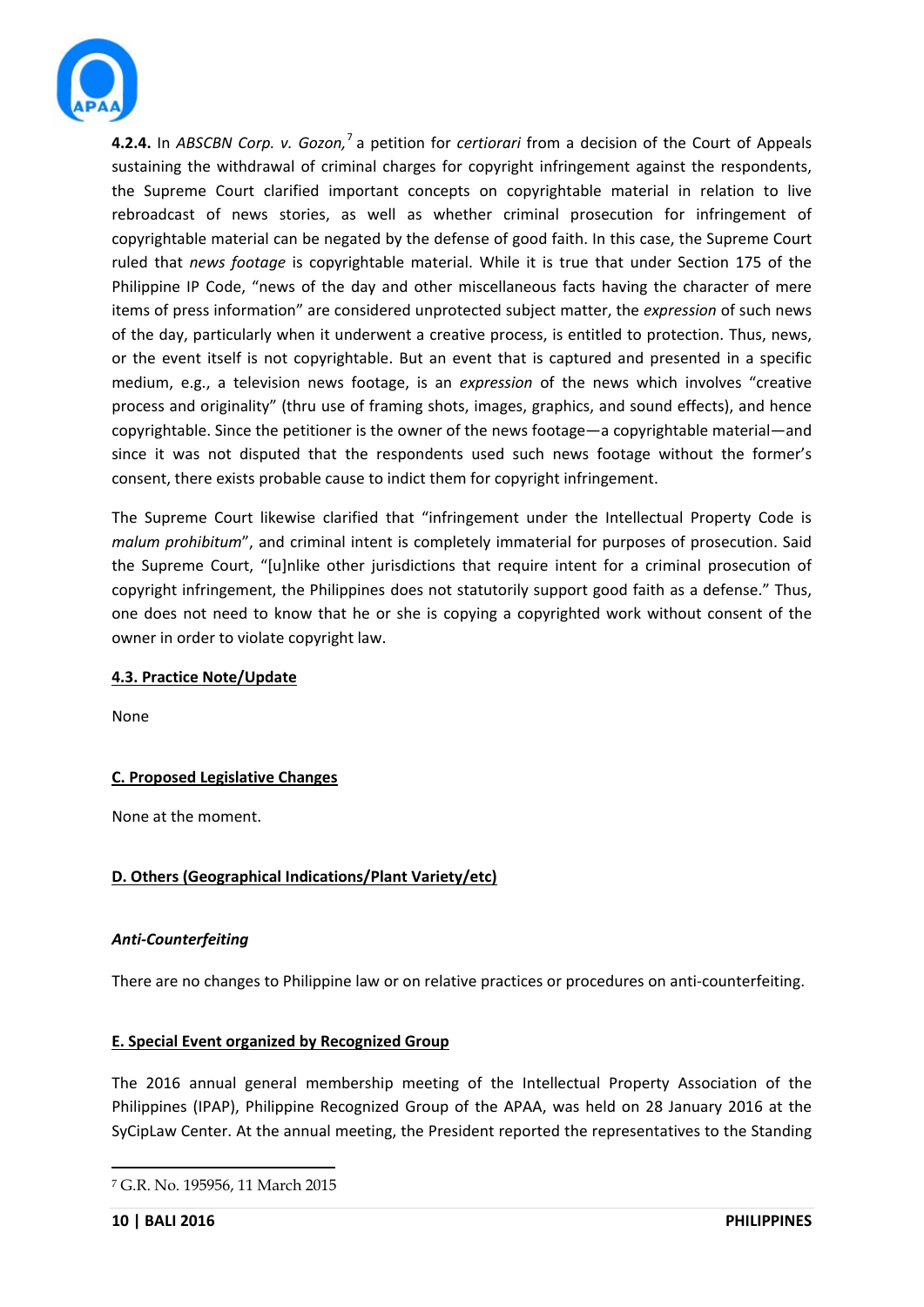

Committees and the Philippine delegation to the 17th General Assembly held in Okinawa, Japan. A total of 47 attendees from the Philippine Group joined the said convention.

The Philippine Group organized an IP Summit held on 12 August 2016. The topics were *"In Search for Jurisprudential Compass in Unfair Competition and Trademark Infringement Litigation: Dominancy and Holistic Test*" by Supreme Court Justice Diosdado M. Peralta, and "*Competition Law and its impact on Intellectual Property rights"* by Mr. Anthony Abad.

## **F. International Events Attended on behalf of Recognized Group**

Ms. Aleli Angela G. Quirino and Mr. Joaquin Sayoc represented the Philippine Group at the AIPPI World Congress held in Rio de Janeiro, Brazil on 10-14 October 2015. Other Philippine members also attended the said international conference. Rowanie Nakan, from the Philippine Group served as panelist in Pharma Session I.

## **G. Future Events Planned by Recognized Group**

The next Annual General Membership meeting will be held in January 2017. Anther IP Forum is slated to be held before the year ends.

**H. Contributed by**

**ARTURO T. DEL ROSARIO, JR. President, Philippine Group of APAA**